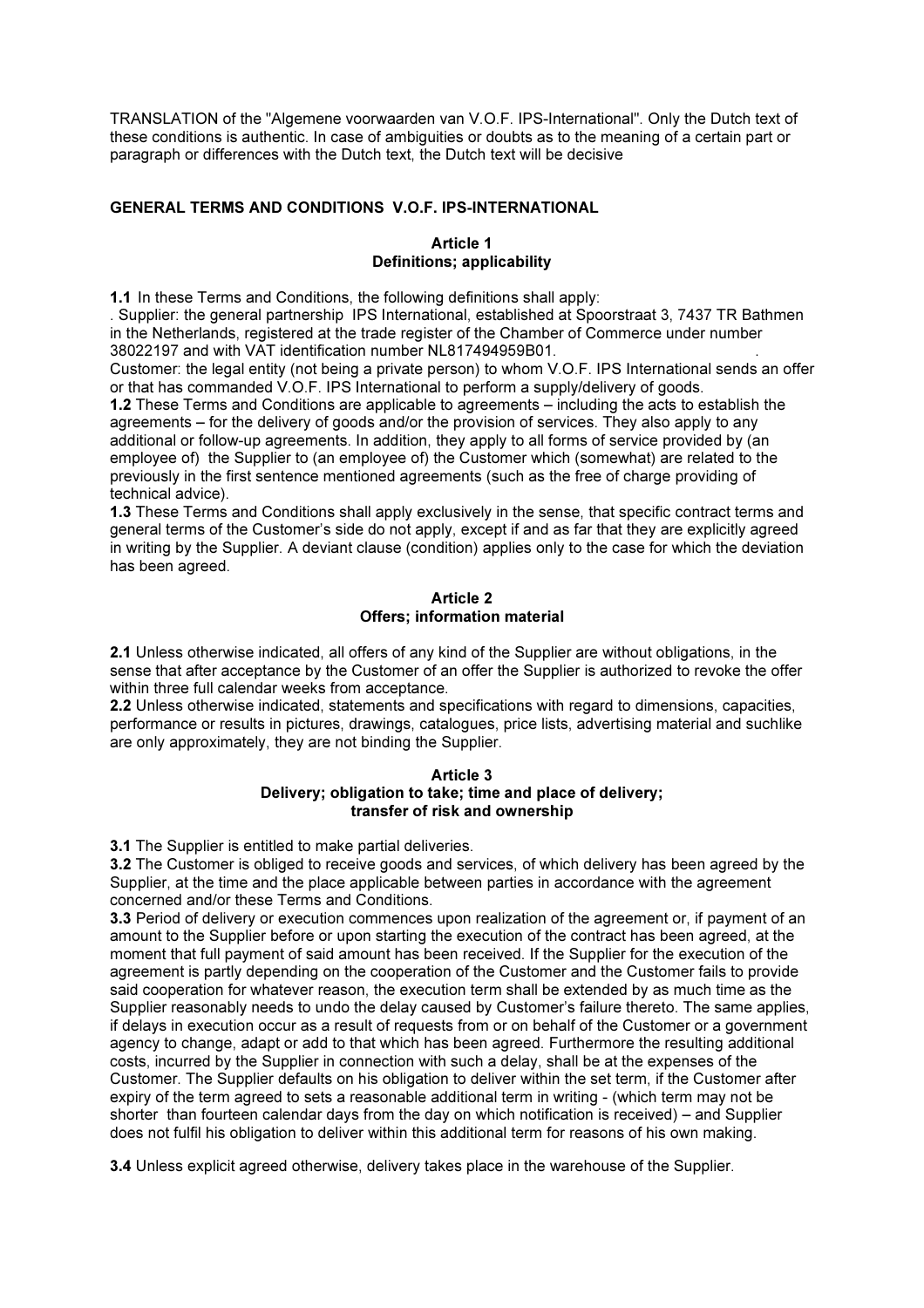3.5 The risk of goods supplied by the Supplier is permanently transferred to the Customer upon arrival at the place of delivery. If, at that time of delivery agreed between Supplier and Customer Customer does not collect the goods for reasons for which Supplier cannot be held accountable, the risk transfers permanently to the Customer at that time. All expenses associated with storage and transport, incurred by the Supplier from the time of delivery mentioned in previous sentence in connection with the case, shall be fully at the expense of the Customer.

3.6 Even if the Supplier is obliged to provide ownership of an item, the ownership of the item shall – despite delivery thereof at the Supplier – remain with the Supplier until the Supplier has received full payment from the Customer of whatever the Customer owes the Supplier on account of supplied goods and services and due to the Customer failure to pay the sum which said Customer therefore owes the Supplier. Goods, which are still subject to a restriction on ownership, may be used by the Customer for his usual business activities only. The Customer is not allowed to transfer ownership, rent out said goods or give them as security or burden them with other limited business rights. If the Customer fails to meet any payment obligation, the Supplier is entitled to take possession – without the Customer's co-operation – of goods which are still subject to a restriction of ownership. The Supplier is not obliged to compensate the Customer for the damages suffered by said Customer in connection with the repossession thereof. The costs for repossession and, if necessary, the selling off of the goods shall be fully at the expense of the Customer. The commercial value of the repossessed goods to the Supplier shall be deducted from the amount, which the Customer still owes the Supplier. However, the Supplier never has to apply a value that is higher than the price agreed with the Customer for said goods.

### Article 4 Drawings, software and the like

4.1 All drawings, pictures, catalogues, software and other data, insofar as it does not concern a manual or instruction book, which the Supplier makes available to the Customer, shall remain the property of the Supplier and shall be returned at the first request of the Supplier. It is forbidden to copy said information or disclose it to a third party without prior written consent thereto.

# Article 5 Price; price adjustments

5.1 Unless specifically otherwise agreed, a specified or agreed price does not include the VAT or any other government levies due in connection with the agreement and, if the Supplier is taking care of the transport of goods, nor the costs in connection with packaging, transport and insurance. The Supplier is entitled to invoice the items mentioned in the previous sentence separately and in full. 5.2 If the costs for the execution of the agreement have become higher for the Supplier because cost factors relevant to the price such as wages, premiums of social and other types of insurance, materials, value of foreign currency and the like have risen after the moment of the last (price) offer made by the Supplier, the Supplier is entitled to make an additional charge for said higher costs through price adjustments.

5.3 If the Supplier and the Customer have agreed a price in a currency other than the Euro and said other currency devalues in relation to the Euro after the moment of the last (price) offer made by the Supplier, the Supplier is entitled to adjust the price to the extent required to fully compensate the devaluation that occurred up to the moment of full payment.

#### Article 6 Payment

6.1 Insofar as it has not been expressly otherwise agreed, the agreed price shall be paid in full without any discount or deduction within three weeks from the invoice date stated on the invoice concerned by remittance to the bank account specified thereto by the Supplier. The Supplier is entitled to send invoices for part-deliveries, too.

6.2 Unless the Supplier has agreed to postponement of payment in writing and in advance, the Customer is not entitled to postpone payment of the price because he is of the opinion that the delivery or performance of the Supplier is faulty/inferior.

6.3 If the Customer does not fulfil its payment obligations or does not fulfil its payment obligations on time, the Supplier is, without prejudice to his other rights according to the law or agreement and without any notice or proof of default being required, entitled to: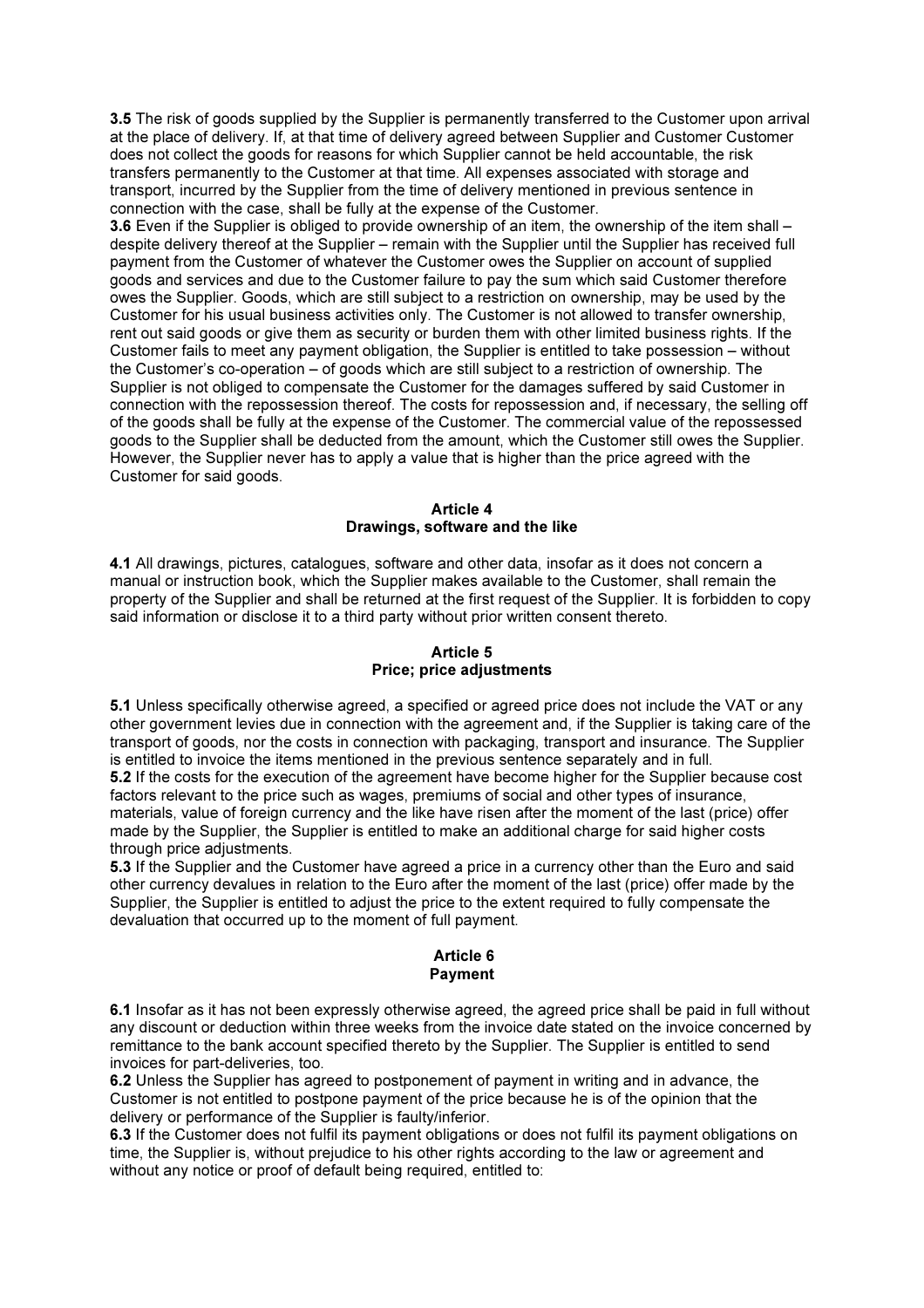a. postpone execution of the agreement, with regard to which the Customer is in default, as well as any other agreements with the Customer;

b. compensation for all damages as a result of the non-fulfilment. Insofar as the non-fulfilment consists of failure to pay or failure to pay on time, the said compensation shall at least include the statutory interest (as referred to in Article 6:119a and 6:120 Paragraph 2 of the Dutch Civil Code). Interest shall be due from the moment the Customer is in default of payment until the moment the Customer has paid in full what he owes to the Supplier. Each time a year expires, the interest referred to in the previous sentence shall also be owed on the interest already due but not yet paid;

c. compensation for all judicial and extra-judicial costs, the latter of which are deemed to be at least 15% of the amount not paid on time by the Customer and which is being claimed by the Supplier. 6.4 If the Supplier has any reason to doubt whether the Customer shall meet his obligations - whereby the following circumstances on the Customer's side constitute in any event enough reason for doubt: repeated default of payment, seizure of the Customer's property, moratorium, bankruptcy, full or partial stoppage of the company -, everything the Customer owes the Supplier shall become due immediately and the Supplier shall be entitled to postpone the fulfilment of his obligations until the Customer has fulfilled its obligations, including full payment and/or - to the Supplier's satisfaction – providing security for the payment. If full payment is not made or satisfactory security given within fourteen (14) calendar days from the request to that effect, the Supplier is entitled to declare the agreement concerned as being annulled, without prejudice to his right to compensation for damages suffered and/or still to be suffered.

## Article 7 Force Majeure

7.1 Applicable to the Supplier as Force Majeure are circumstances of a factual, legal or other nature, which - whether or not foreseeable - through no fault of his own are preventing him from fulfilling his agreement on time or are extremely problematic thereto. The following circumstances, among others, are applicable as such: strikes; sit-in strikes; interruptions in production as a result of machine failure, failures in the supply of energy and water or fire or the like; import, export and production bans and other government measures; transport blockages; failure of suppliers and auxiliary service staff. 7.2 Should a Force Majeure situation occur on the Supplier's side, he shall notify the Customer thereof with all possible speed. Unless it is beyond doubt that the Force Majeure situation is going to last thirty full working days or longer, the obligations whose fulfilment is being hindered by Force Majeure or is becoming extremely problematic for the Supplier, as well as any other as yet unfulfilled obligations, shall be postponed, without this giving rise to any right to damages. As soon as it is beyond any doubt that the Force Majeure situation is going to last more than thirty full working days, or as soon as the Force Majeure situation has lasted more than thirty days, each of the parties is entitled to annul the agreement by sending a written declaration to the other party, without this giving rise to any right to damages.

#### Article 8 Quality; inspection; rectifications of defects

8.1 The Supplier shall supply goods and carry out works that meet the quality standards, which have been expressly agreed, and the legal stipulations - especially those concerning operation, use on roads and safety - applicable in the Netherlands at the time of the Supplier's last offer. Should the Supplier - after his last offer but before delivery - become aware of new relevant legal stipulations in the Netherlands, he shall notify the Customer. In consultation with each other the performance to be delivered by the Supplier shall be adjusted. The delivery time shall be adjusted to the extent necessary and the additional costs for the Supplier as a result of the adjustment shall be at the expense of the Customer. Insofar as no specific quality standards have been agreed with regard to the goods or performances to be delivered, the quality of the goods and performances to be delivered shall not lie below good average quality.

8.2 The Customer is responsible for obtaining any permit that may be required for the possession and/or use of goods.

8.3 Upon delivery of goods or upon notification by the Supplier to the Customer that he has completed the agreed works, the Customer shall carefully check the completeness and soundness of the goods and/or works as soon as possible but in any case within ten (10) working days. In the case of shortcomings and/or defects - (each of which fails to fulfil that which was agreed to) - which the Customer could have discovered in the period mentioned in the previous sentence if he had checked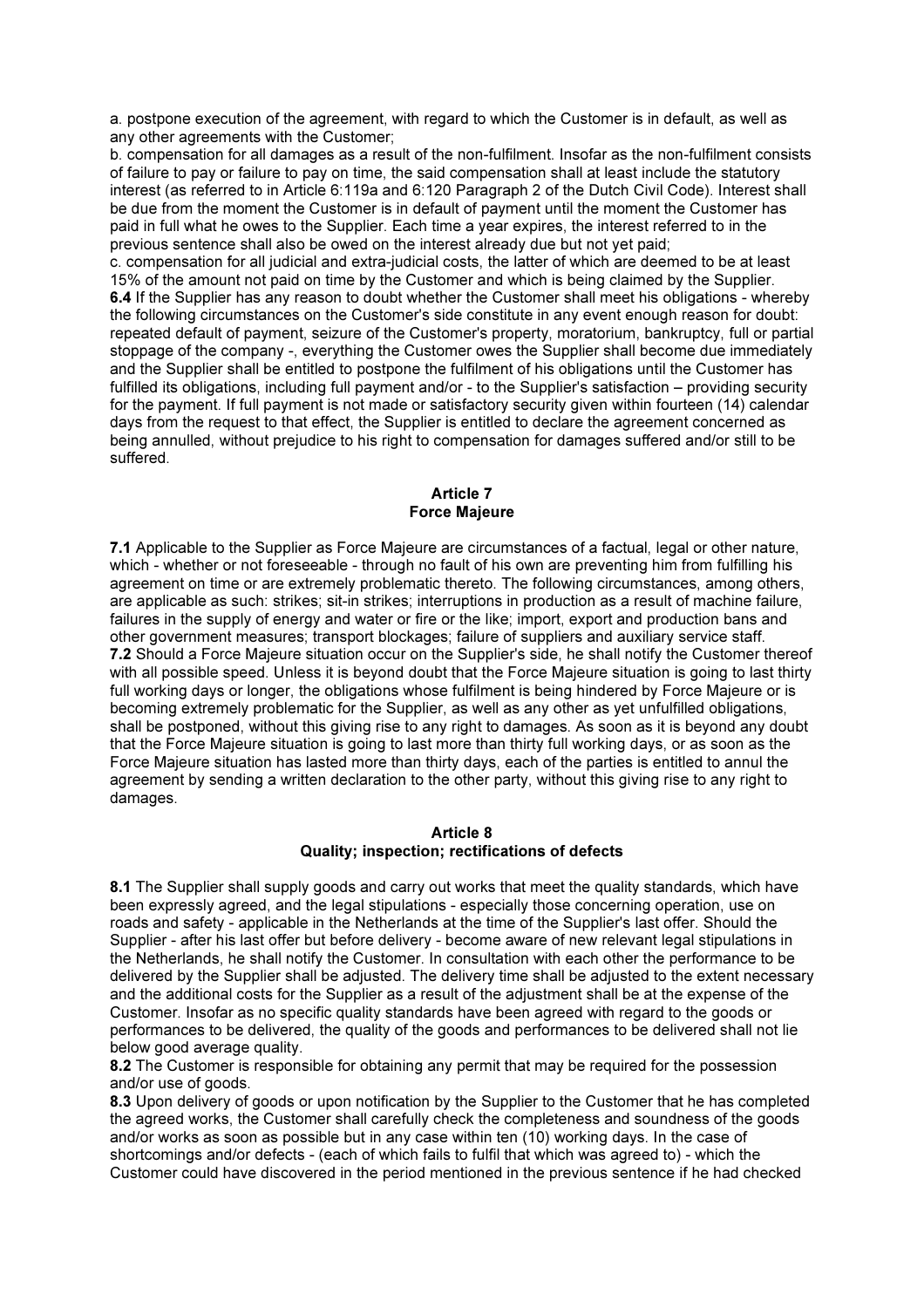carefully or which he discovered but then failed to notify the Supplier in writing within 21 calendar days from delivery or notification by the Supplier, the Customer can no longer appeal to the Supplier. This also applies in the event of part-deliveries.

8.4 Shortcomings or defects, discovered during the check referred to in 8.3 and of which the Supplier is notified on time in writing, as well as shortcomings or defects, which could not have been discovered during the check referred to in 8.3 but which still come to light within six months from delivery or notification by the Supplier and which are reported to the Supplier in writing within ten (10) calendar days from discovery thereof, shall insofar as possible be rectified by the Supplier by way of supplement or – at the discretion of the Supplier – repair or replacement. Insofar as it is not otherwise specified hereafter in 8.5, said rectification shall be done at the expense of the Supplier.

8.5 As regards rectification of shortcomings and defects, the following stipulations are also applicable: a. The Supplier shall do his best to ensure that the rectification is done as soon as possible under the given circumstances. The Customer shall give any assistance required thereto.

b. The rectification shall be done as much as possible at a location assigned thereto by the Supplier. The goods shall be transported to and from said location at the expense and risk of the Customer. c. In the event of rectification outside the Netherlands, the travel and accommodation expenses of those who are carrying out the investigation and rectification will be at the expense of the Customer.

d. Goods or components, which become available in the event of replacement, shall automatically become the Supplier's property.

e. In the event of shortcomings or defects concerning goods, which the Supplier has obtained from a third party, or concerning activities, which the Supplier has had done by a third party, rectification thereof shall - without prejudice to the statements in 8.3 - be done free of charge only to the extent that said third party accepts the costs for rectification.

f. The Customer does not have the right to oblige the Supplier to rectify shortcomings or defects, which are likely to be the result of normal wear, of improper or careless (negligent) use, of use not in accordance with the intended application, or of failure to (correctly) comply with the instructions of the Supplier.

g. The Customer's right to oblige the Supplier to rectify shortcomings and defects expires if the Customer does the rectification himself or has it done by a third party without the prior written consent of the Supplier.

h. The occurrence of shortcomings or defects does not constitute a basis for postponement of the Customer's payment obligation towards the Supplier. The Customer's failure to fulfil his payment obligation - even after a written summons thereto - shall result in the expiry of his right to rectification of shortcomings and defects.

8.6 If the Customer is submitting a claim concerning a shortcoming or defect which cannot be rectified or which can only be rectified at disproportionately high costs to the Supplier, the Supplier is not obliged to rectify the shortcoming or defect. In that case the price for the delivered item shall be reduced, whereby said reduction shall be determined as much as possible on the basis of consultation between the Supplier and the Customer and in accordance with the unit prices applied upon entering into the agreement concerned, or each of the parties shall be entitled to annul the agreement concerned by way of written notification thereof. The Customer is entitled to annul the agreement concerned only if the shortcoming or defect which cannot be rectified is so problematic to him that even despite a price reduction - he cannot within reason be expected to uphold the agreement concerned.

8.7 The occurrence of shortcomings or defects, which the Supplier is obliged to rectify, can - except for the case mentioned in 8.6 - only form a basis for annulment of the agreement

concerned by the Customer, if the Supplier - even after a written summons thereto - fails to rectify the shortcoming or defect within a reasonable period taking all circumstances into consideration. 8.8 Any claim of the Customer in respect of compliance with, nullification or dissolution of the agreement expires if he does not institute legal action against the Supplier in a legal manner within six (6) months after he has given notice of a shortcoming or defect in accordance with the provisions in 8.3 and 8.4.

# Article 9 Industrial/intellectual property

9.1 The Supplier is obliged to supply goods, which do not violate a third party's industrial or intellectual rights of ownership in the Netherlands. Should a third party call the Customer to account in connection with violation in the Netherlands of an industrial or intellectual right of ownership, he shall notify the Supplier hereof at once and let the Supplier handle and settle the claim made by the third party.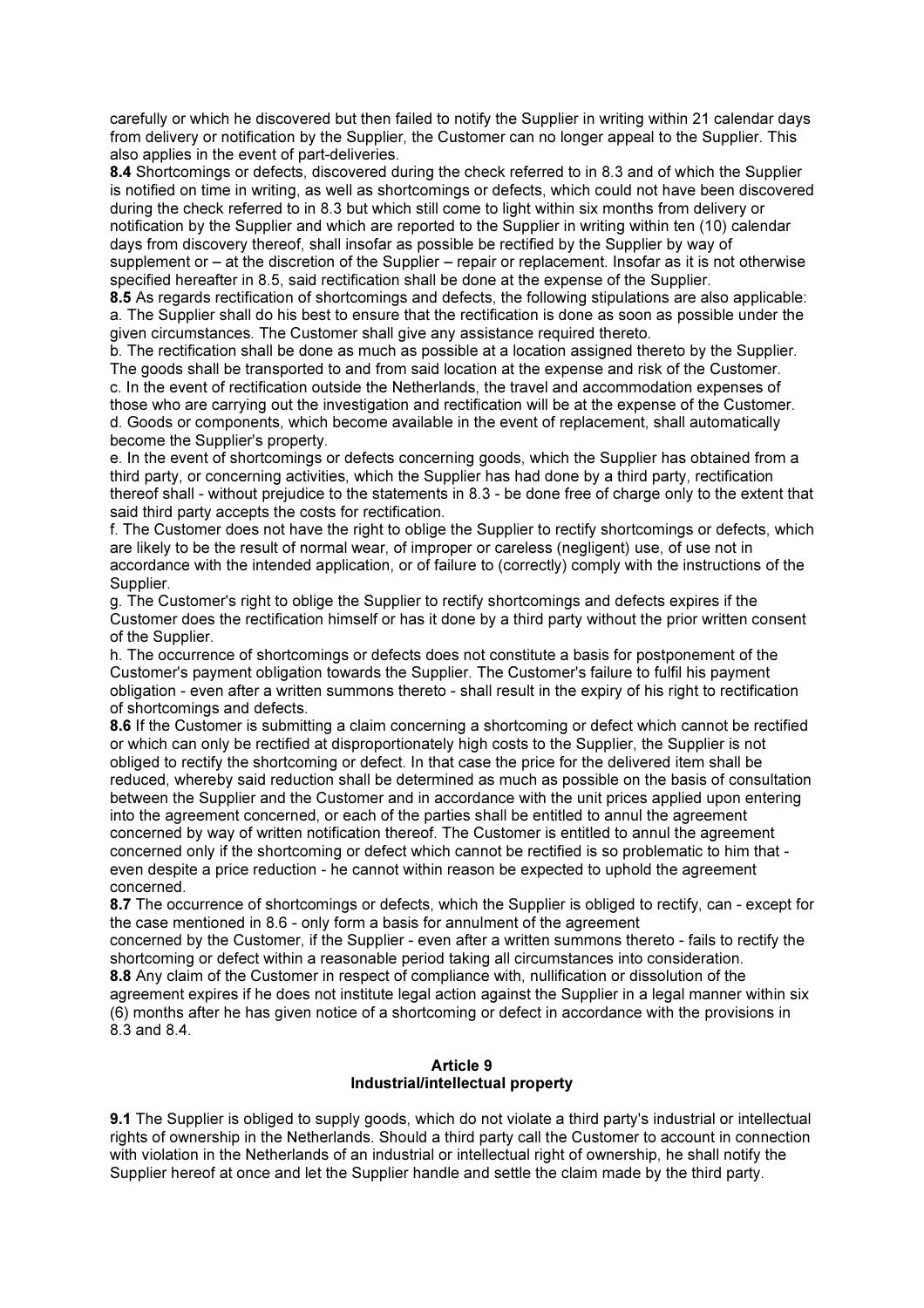Should the Supplier agree to the existence of a violation in the Netherlands of an industrial or intellectual right, the Supplier is entitled – at his discretion and, by the way, in consultation with the Customer – to remove the violation by adjusting or replacing the item concerned or by obtaining a licence or by taking back the item involved against repayment of the purchase price received for it. The costs for handling and settling the third-party claim shall be at the expense of the Supplier, who is not obliged to compensate for any other damages.

9.2 If the Supplier is using materials, drawings, models, instructions and/or suchlike from or on behalf of the Customer in the execution of an agreement with the Customer and a third party claims the Supplier for violation of an industrial or intellectual right in connection with the use of materials, drawings, models, instructions and/or suchlike from or on behalf of the Customer, he shall notify the Customer hereof at once. The Supplier shall leave the handling and settlement of the third-party claim to the Customer, who shall bear all his own and the Supplier's expenses and damages in connection with the third-party claim. The Supplier is entitled either to postpone the execution of the agreement concerned pending the result of the Customer's action towards the third party, or to annul the agreement concerned - effective immediately - without being obliged to pay any compensation.

## Article 10 Responsibility for damages

10.1 As regards the Supplier's responsibility towards the Customer for damages suffered by the Customer as a result of failure on the part of the Supplier to fulfil its obligations or any wrongful act committed by the Supplier, the following stipulations apply:

a. As regards damage consisting of injury or damage to one's health, whether or not having death as a result, and any damage resulting therefrom, the Customer is entitled to compensation to the extent that the Supplier is able to obtain a payment for said case under a liability insurance policy, on the understanding that a maximum of Euro 1,125,000 applies per incident/claim.

b. As regards damages consisting of damage or full or partial loss of an item and any damage resulting therefrom, the Customer is entitled to compensation to the extent that the Supplier is able to obtain a payment for said case under a liability insurance policy, on the understanding that a maximum of Euro 45,450 applies per incident/claim or series of interrelated incidents/claims.

c. As regards damages other than those mentioned above under a. and b. the Customer is not entitled to compensation, unless said damage is the result of intentional reckless conduct by the managerial staff of the Supplier only.

d. The Supplier is not responsible for any damage which comes to light twelve (12) months after the event that caused the damage, for which the Supplier can be held legally responsible. Without prejudice to the statements in the previous sentence, any claim for compensation expires if no legal action has been instituted against the Supplier within six (6) months from the damage coming to light. e. The Customer shall indemnify the Supplier against all third-party claims, irrespective of the grounds on which they are based, related to goods and services supplied to the Customer by the Supplier or work performed by the Supplier, unless and insofar the Customer demonstrates that there is no connection between the third-party claim and any occurrence for which the Customer bears the risk. f. Should the Customer claim the Supplier - on the basis of a claim taken over from a third party - for compensation of damages, in the causation of which the Supplier is in some way or other directly or indirectly involved, the Supplier may also appeal to the above-mentioned stipulations towards the Customer.

g. The above-mentioned stipulations also apply to the persons, who are in any way whatsoever involved in the fulfilment of the Supplier's obligations towards the Customer.

## Article 11 Applicable law; competent judge

11.1 The legal relationship(s) between Supplier and Customer is/are subject to Dutch substantive law exclusively. The Trade Treaty of Vienna of 11 April 1980, effective to the Netherlands as from 1 January 1992, is not applicable.

11.2 Insofar as compulsory legal stipulations do not require otherwise and the parties do not agree on arbitration after all, the judge, within whose jurisdiction the Supplier has his main branch, is exclusively authorised to try any disputes arising between the Supplier and the Customer concerning or related to a legal relationship between them and which cannot be settled out of court (amicably). However, the Supplier remains entitled to sue the Customer – at the Supplier's discretion - in a court whose